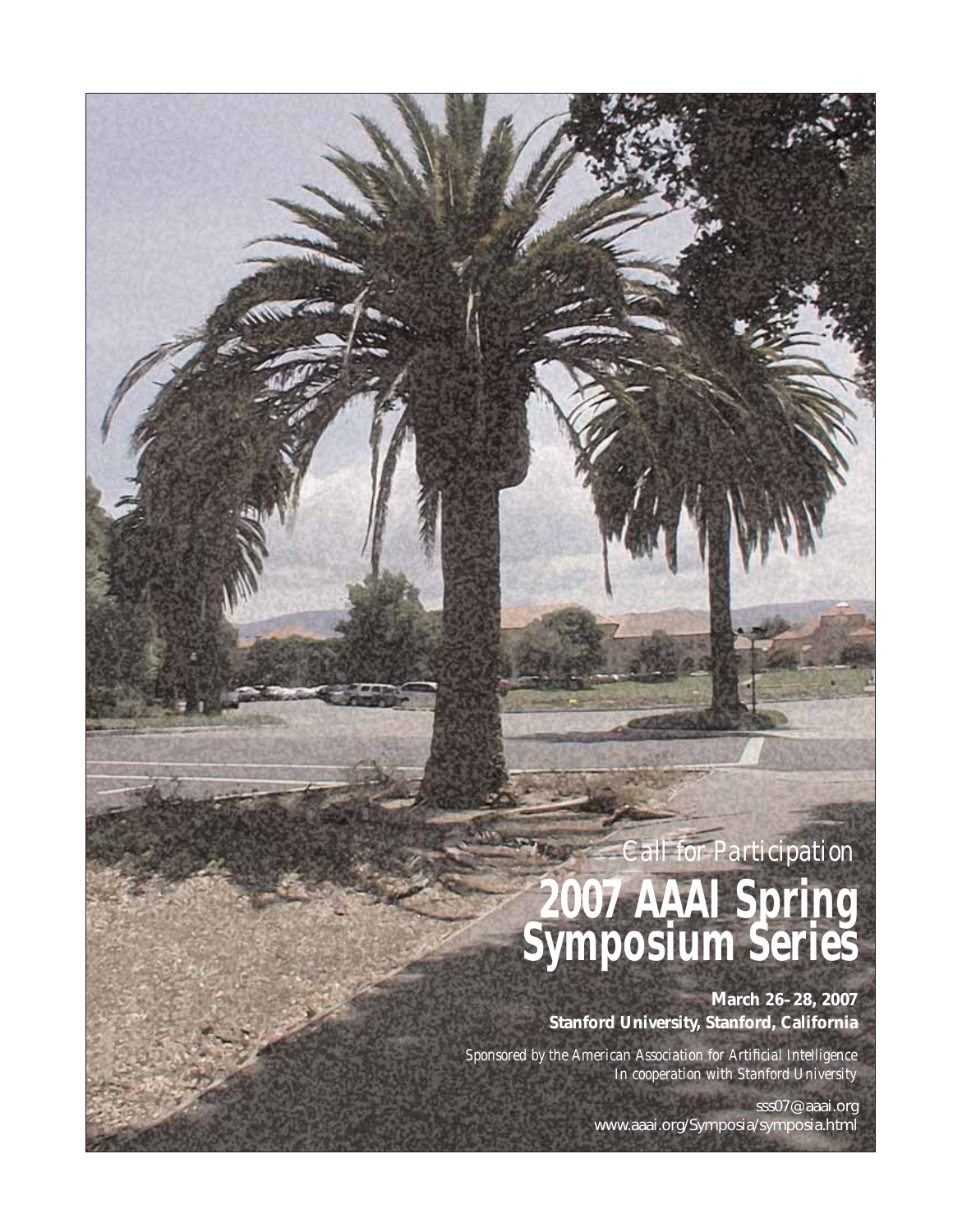# **Deadlines Common to All Symposia**

- ❏ October 6, 2006: Submission Deadline
- ❏ November 3, 2006: Notification of Acceptance
- ❏ January 26, 2007: Final Electronic Camera-Ready Copy Due



THE AMERICAN ASSOCIATION FOR Artificial Intelligence, in cooperation with Stanford University's Computer Science Department, is pleased to present its 2007 Spring Symposium Series, to be held Monday through Wednesday, March 26–28, 2007 at Stanford University in Stanford, California. The topics of the nine symposia in this symposium series are:

- $\div$  Control Mechanisms for Spatial Knowledge Processing in Cognitive / Intelligent Systems
- $\div$  Game Theoretic and Decision Theoretic Agents
- $\div$  Intentions in Intelligent Systems
- $\div$  Interaction Challenges for Artificial Assistants
- Logical Formalizations of Commonsense Reasoning
- $\div$  Machine Reading
- $\div$  Multidisciplinary Collaboration for Socially Assistive Robotics
- $\div$  Quantum Interaction
- $\div$  Robots and Robot Venues: Resources for AI Education

An informal reception will be held on Monday, March 26. A general plenary session, in which the highlights of each symposium will be presented, will be held on Tuesday, March 27.

Symposia will be limited to between forty and sixty participants. Each participant will be expected to attend a single symposium. Working notes or AAAI technical reports will be prepared and distributed to participants in each symposium. In addition to invited participants, a limited number of interested parties will be able to register in each symposium on a first-come, first-served basis. Registration information will be available in December. To obtain registration information, write to:

AAAI Spring Symposium Series 445 Burgess Drive Menlo Park, CA 94025-3442 USA *Voice:* 650-328-3123 *Fax:* 650-321-4457 sss07@aaai.org www.aaai.org/Symposia/symposia.html

#### **Submission Date**

Submissions for the symposia are due on October 6, 2006. Notification of acceptance will be given by November 3, 2006. Material to be included in the working notes or technical report of the symposium must be received by January 26, 2007.

Please see the appropriate section in each symposium description for specific submission requirements.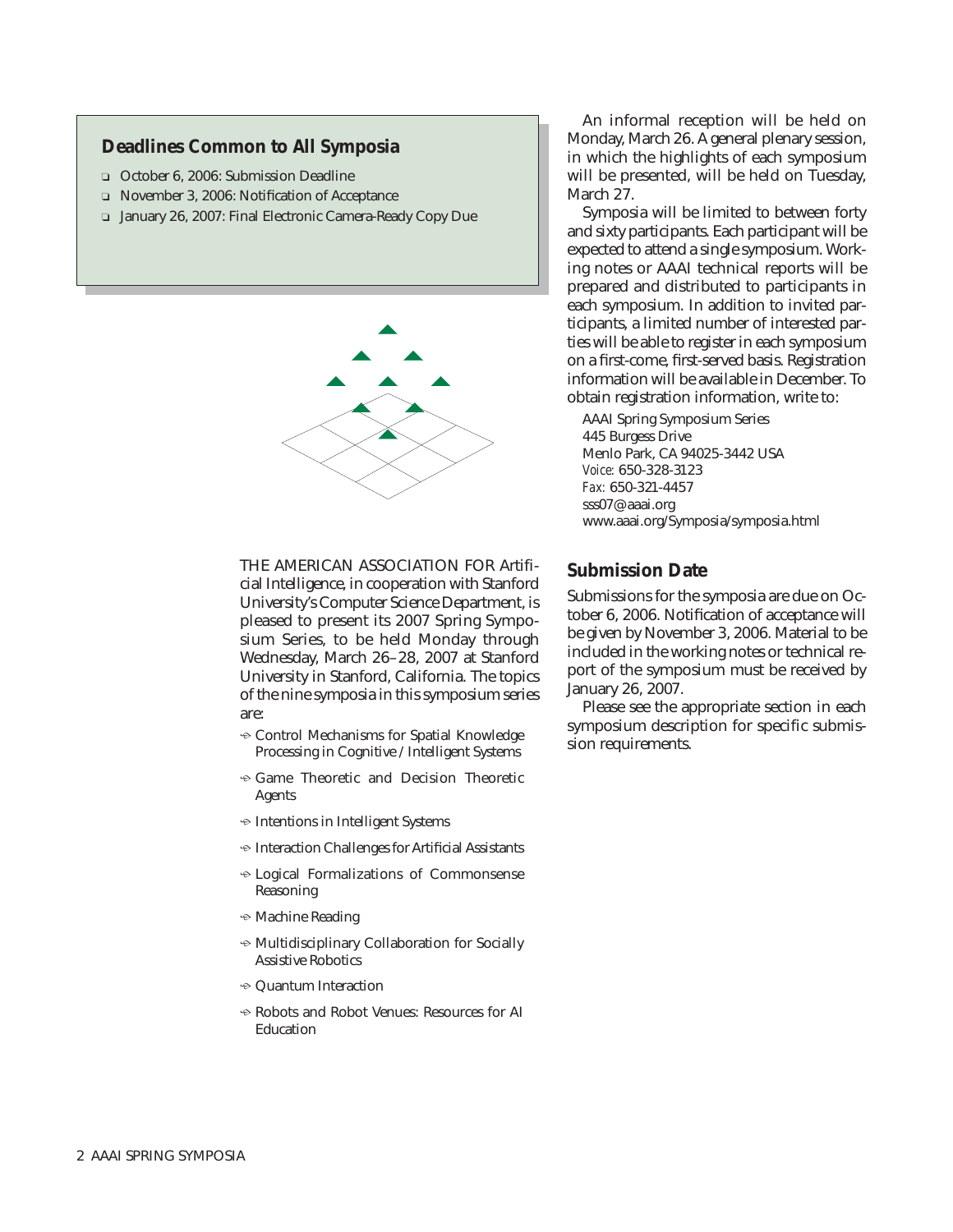CRUCIAL ASPECTS OF COGNITIVE systems, may they be robots, (software) agents, or humans are (a) spatial knowledge processing and (b) mechanisms for control of information processing. Consequently, over the last decade(s), there has been a growing interest in the understanding and realization of both aspects in all three types of cognitive systems. Despite the substantial research effort devoted to control mechanisms and spatial knowledge processing as such, however, control mechanisms for spatial knowledge processing have virtually been neglected.

Therefore, results about and conceptions of control mechanisms in spatial knowledge processing are hardly available. For example, in the light of the numerous different spatial representations proposed so far, the question arises by which control mechanisms the employment of the most suitable representation structure can be achieved. The goal of this symposium is to give first answers to this and related questions by bringing together researchers from AI and cognitive science. Participants are asked to provide thoughts on the integration of the two perspectives rather than just presenting specific results from one of the fields.

Questions to be considered in talks and discussions include, but are not limited to:

How is the construction of spatial representations controlled?

How is processing that makes use of spatial representations controlled?

How is it decided which spatial representations to construct?

Given several existing spatial representations, how is the selection of one or more of them for processing controlled?

Can different spatial representations be combined? How is such a combination controlled?

What are efficient ways to realize control in spatial knowledge processing?

The symposium will be scheduled to provide extensive discussion time and group interactions. There will be a series of presentations with significant question-and-answer time, as well as topic-oriented group discussion sessions.

#### **Submissions**

Please e-mail submissions of 3-6 pages (preferably in AAAI format as PDF) to schulth@sfbtr8.uni-bremen.de. Submissions can be position statements, work in progress, or completed work.

#### **Organizing Committee**

Holger Schultheis, Universität Bremen (schulth@sfbtr8.uni-bremen.de); Thomas Barkowsky, Universität Bremen (barkowsky @sfbtr8.uni-bremen.de); Benjamin Kuipers, The University of Texas at Austin (kuipers @cs.utexas.edu); Bernhard Hommel, Leiden University (hommel@fsw.leidenuniv.nl)

# **Program Committee**

Ramon López de Mántaras, Spanish Council for Scientific Research (CSIC); Gerard Ligozat, LIMSI-CNRS, Paris-Sud University; Mary-Anne Williams, University of Technology, Sydney; Christian Freksa, Universität Bremen; Rainer H. Kluwe, Helmut-Schmidt-University, Hamburg; Kathleen Stewart Hornsby, University of Maine

# **For More Information**

For more information about the symposium see www.sfbtr8.uni-bremen.de/CoMe/.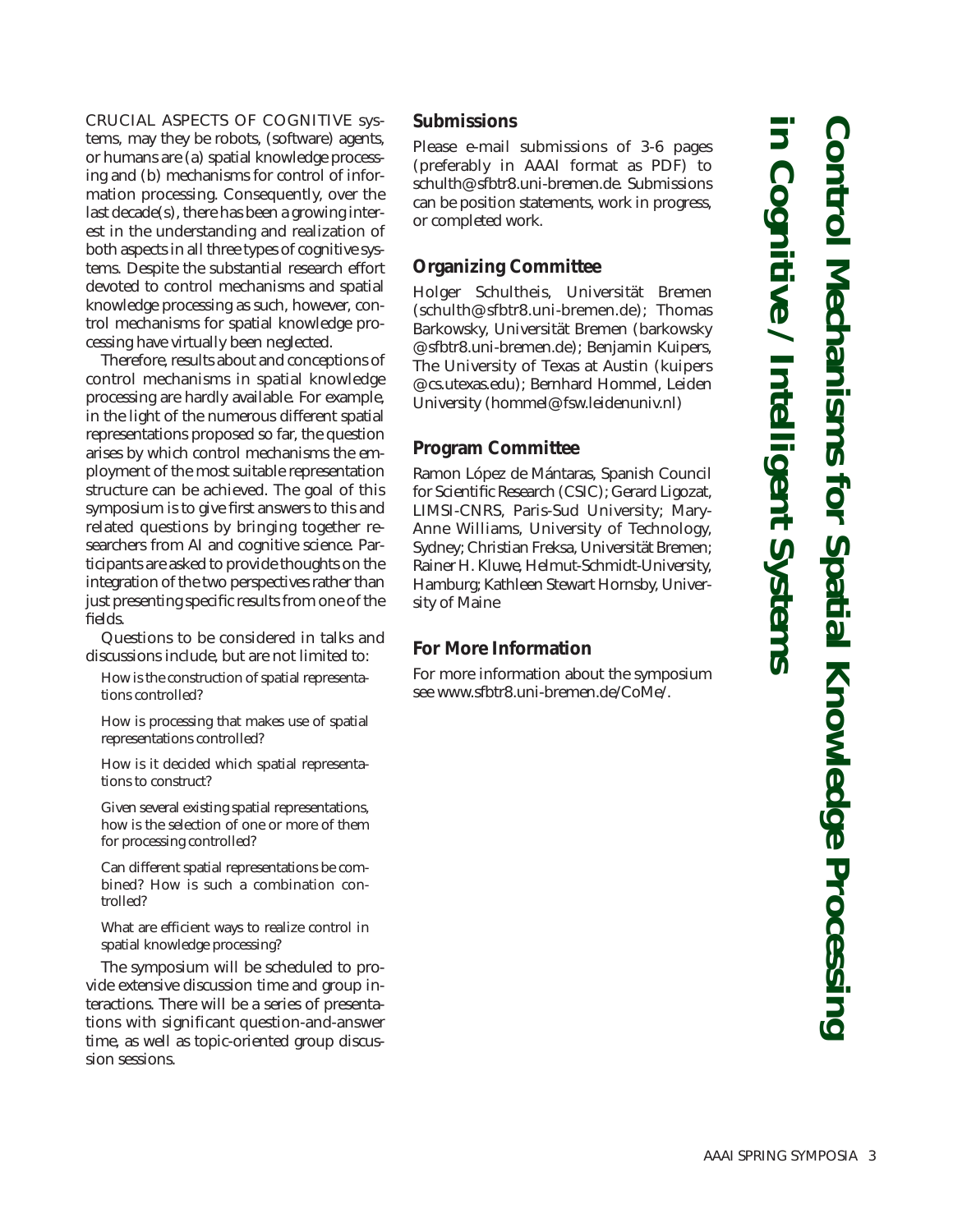RECENTLY, GAME AND DECISION theories have proved to be powerful tools with which to design autonomous agents, and to understand interactions in systems composed of many such agents.

Decision theory provides a general paradigm for designing agents that can operate in complex uncertain environments, and can act rationally to maximize their preferences. Decision-theoretic models use precise mathematical formalism to define the properties of the agent's environment, the agent's sensory capabilities, the ways the agent's actions change the state of the environment, and the agent's goals and preferences. The agent's rationality is defined as behavior that maximizes the expectation of the degree to which the preferences are achieved over time, and the planning problem is identified as a search for the rational, or optimal, plan.

Game theory adds to the decision-theoretic framework the idea of multiple agents interacting within a common environment. It provides ways to specify how agents, separately or jointly, can change the environment and how the resulting changes impact their individual preferences.

Building on the assumption that agents are rational and self-interested, game theory uses notions such as Nash equilibrium to design mechanisms and protocols for various forms of interaction and communication that result in the overall system behaving in a stable, efficient, and fair manner.

Applications of intelligent agent technologies are numerous. While prototypical agents are physical, like robots, widely useful are also agents that operate in virtual and electronic environments, like the Internet. They can fetch and filter information, trade, negotiate and participate in auctions on behalf of their human users, and propose solutions to transportation, manufacturing and financial allocation problems.

There is much to be gained from bringing together researchers interested in game theory and decision theory to present recent work on the application of these techniques to agentbased computing.

#### **Submissions**

Please submit the paper electronically (at most 15 pages standard LaTeX article style) in PostScript (preferred) or in PDF, to Piotr Gmytrasiewicz at piotr@cs.uic.edu.

#### **Topics**

We solicit papers dealing with, but not limited to, the following areas:

Descriptions of agent systems employing game theory or decision theory;

Empirical evaluations of agent systems employing game theory or decision theory;

Theoretical developments in game theory or decision theory applied to agent systems;

Position statements about the use of game theory or decision theory in agent systems.

Descriptions of deployed systems are welcome. We are also interested in the use of non-standard variants of decision theory (including qualitative and logical approaches), and in approaches that combine decision and game theories.

#### **Program Chairs:**

Piotr Gmytrasiewicz, University of Illinois at Chicago (piotr@cs.uic.edu); Simon Parsons, Brooklyn College, City University of New York (parsons@sci.brooklyn.cuny.edu)

#### **Program Committee**

Cristina Biccheri (Carnegie Mellon University); Craig Boutilier (University of Toronto); Prashant Doshi (University of Georgia); Jon Doyle (North Carolina State University); Amy Greenwald (Brown University); Jeff Kephart (IBM Watson); Sarit Kraus (Bar-Ilan University); Rohit Parikh (City University of New York); Martijn Schut (Vrije Universiteit University); Richard E. Stearns (University of Albany); Wynn Stirling (Brigham Young University); Gerald Tesauro (IBM Watson); Leon van der Torre (Vrije Universiteit Amsterdam); Karl Tuyls (University of Leuven); Russell Vane (Litton PRC); William Walsh (IBM Watson); Michael Wooldridge (University of Liverpool); Shlomo Zilberstein (University of Massachusetts).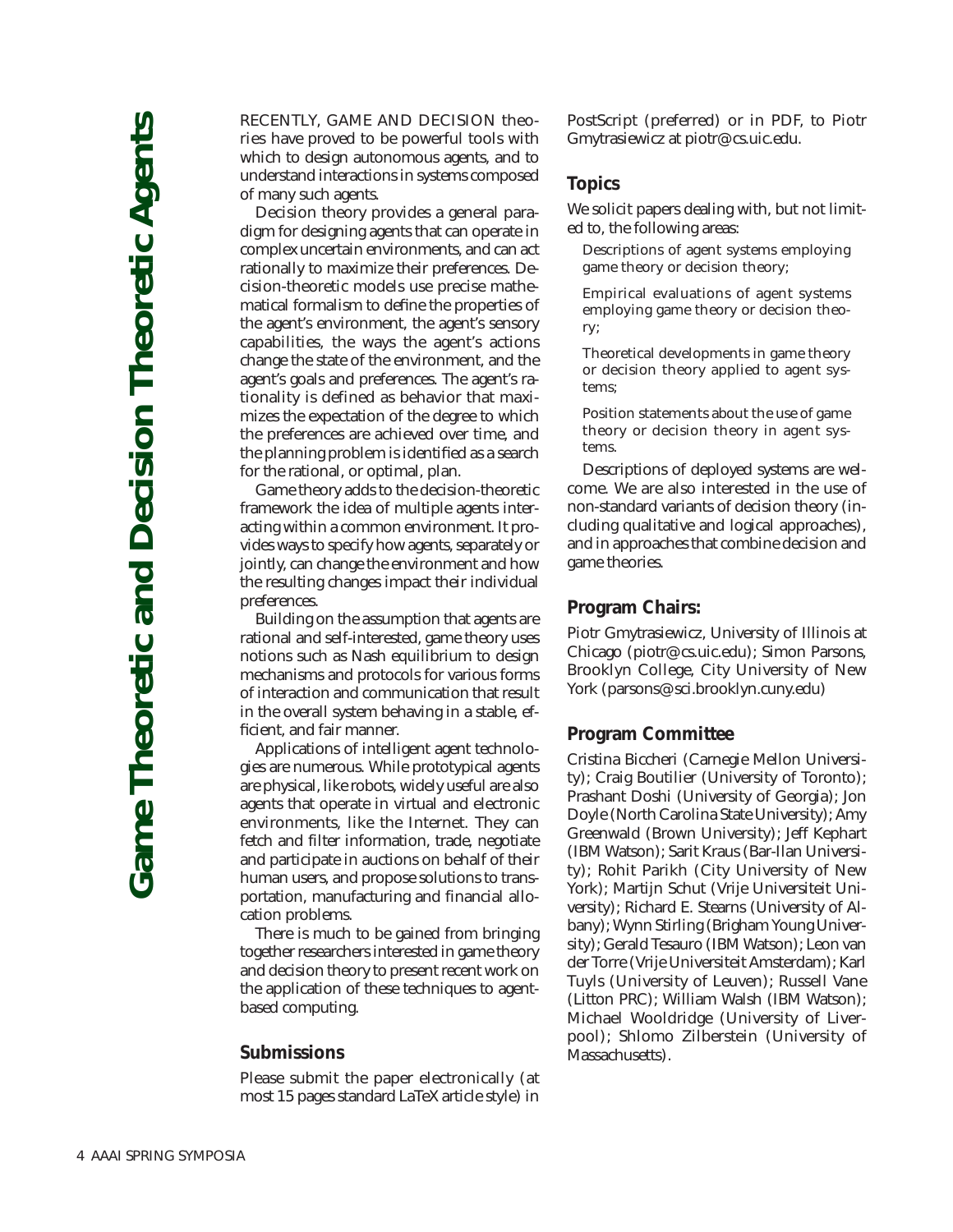# **For More Information**

For more information about the symposium see www.cs.uic.edu/~piotr/gtdt07/

INTENTIONS, IN THE SENSE OF AGENTS having specific purposes in mind when they do things, have long played a central and organizing role in the analysis of intelligent behavior. The AAAI 2007 Spring Symposium on Intentions in Intelligent Systems will focus on the role of intentions in implemented (or reasonably foreseeable) AI systems.

We are primarily interested in practical, realistic systems that perform tasks intelligently. The symposium is not intended to be a forum for airing abstract philosophical theories of intention or purely mathematical formalisms for representing intention. Rather the emphasis on "systems" in the title is intended to focus on the role of intentions in intelligent systems. The goal of the symposium is to bring together key researchers from the different AI traditions to investigate intelligent systems and system behaviors based on or derived from an intentional model.

#### **Topics**

Intentions as a principle for the design of intelligent systems

Formalisms of intentions suitable for application in practical systems and their computational properties

Comparison of different approaches to the role of intentions in intelligent systems

Roles for intentions in intelligent systems (for example, explanation, reasoning about other agents, failure handling, ...)

Connections between intentions and other aspects of intelligent behavior (for example, perception, memory, planning, language, emotion, ...)

Architectures for intelligent, intentional systems

Descriptions of and experiences with such systems

The symposium will follow the standard format. Papers will be accepted in either a long or short format. Presentations will be structured to minimize from-the-podium delivery and maximize interaction. One idea that we are considering is to use group exercises to stimulate discussion and encourage contribution throughout the two-and-a-half days. We hope to recruit at least one keynote speaker to provide a different perspective. Suggestions from potential participants are welcome on these or any other aspect of the symposium.

# **Submissions**

Papers should be prepared using the two-column AAAI conference paper format. Long papers should be at most six pages; short papers at most two pages. Papers must be submitted electronically via the symposium website. More details on manuscript preparation are available at the AAAI Press Author Instructions page.

# **Symposium Chair**

George Ferguson (ferguson@cs.rochester. edu)

# **Organizing Committee**

George Ferguson, University of Rochester; Candy Sidner, MERL; Chuck Rich, MERL; Karen Myers, SRI International; Phil Cohen, Natural Interaction Systems; James Allen, University of Rochester

#### **For More Information**

For more information about the symposium see www.cs.rochester. edu/research/sss07/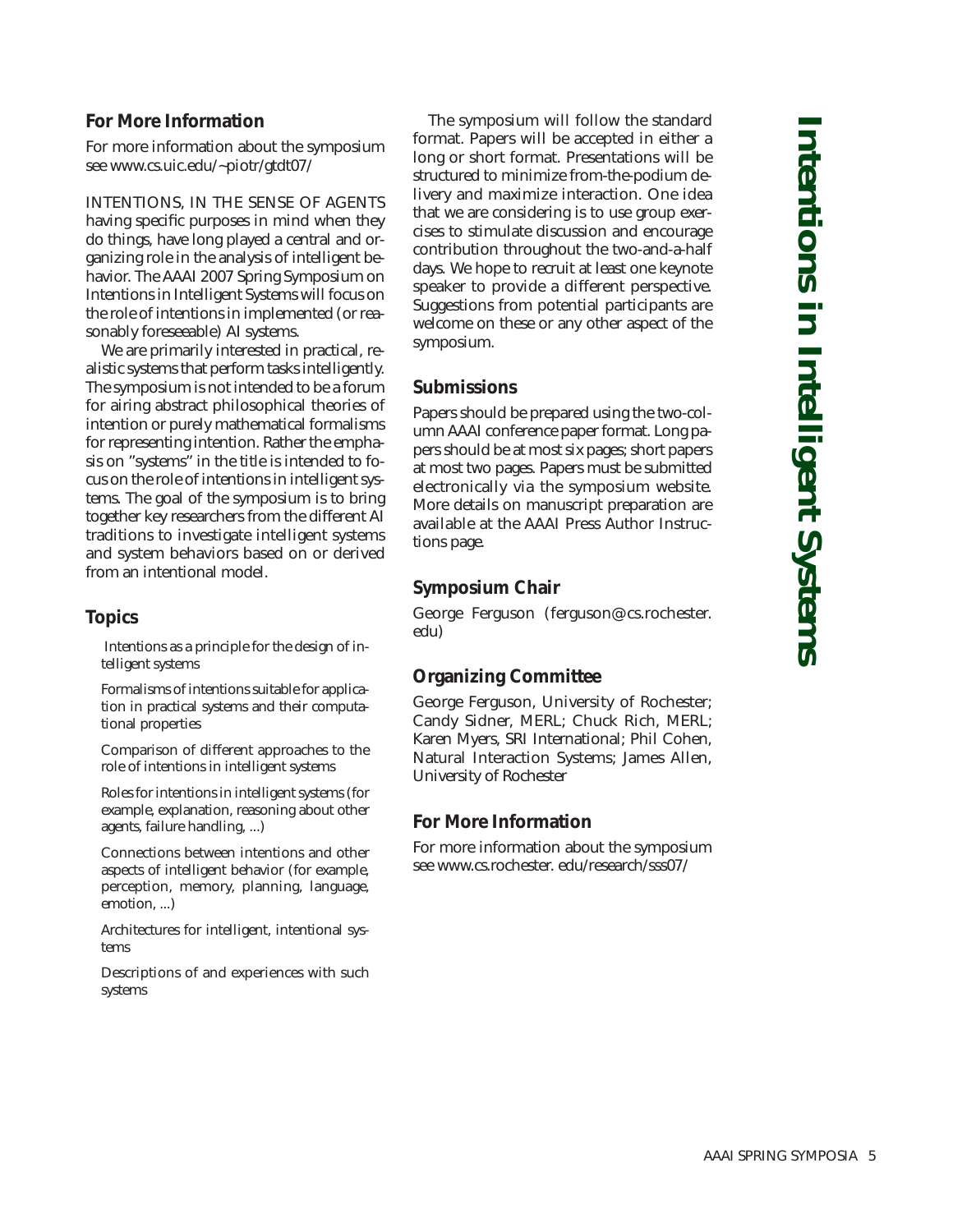IN AN INCREASINGLY COMPLEX WORLD, a new wave of intelligent artificial assistants have the potential to simplify and amplify our everyday personal and professional lives. Whether robotic embodiments or software processes, these intelligent agents will help us manage our time, budgets, knowledge, and workflow as they assist us in our homes, offices, vehicles, and public spaces.

To realize the vision of truly useful assistants, our assistants must be personalized, aware of our preferences, adapting themselves to our ways as well as to new tasks. They must become our partners, able to engage in collaborative problem solving and decision making. Crucially, they must engender our trust over an extended period of time, because their behaviour will materially affect our interests and well-being, and even our own behaviour.

In all these capabilities, an essential aspect of the success of our assistants is their interaction with us and with other humans and agents in natural ways that are no more obtrusive than necessary. This interaction must be uniform and coherent over the various functions of the assistant, and be sensitive to the interaction conditions and modalities, and the user's time, mood, and cognitive focus.

Developing such intelligent assistants demands collaboration across disciplines. Designing interaction with them challenges us at the level both of fundamental concepts in human-agent communication and of applied research in system building. Hence, from a multidisciplinary perspective, this symposium will identify the critical issues raised by interaction with intelligent assistants, the specific challenges faced, and the current state of the art. The ultimate goal is to progress towards the most useful paradigms, methodologies, and implementations for human interaction with intelligent artificial assistants.

#### **Submissions**

Prospective participants are invited to submit research (up to 8 pages) or position (2 pages) papers, in PDF format, to Neil Yorke-Smith (nysmith@ai.sri.com).

## **Organizing Committee**

Pauline Berry, SRI International; Timothy Bickmore, Northeastern University; Mihai Boicu, George Mason University; Justine Cassell, Northwestern University; Ed H. Chi, Palo Alto Research Center; Michael T. Cox, BBN Technologies; John Gersh, John Hopkins University; Jihie Kim, USC/Information Sciences Institute; Pragnesh Jay Modi, Drexel University; Donald J. Patterson, University of California at Irvine; Debra Schreckenghost, NASA Johnson Space Center/Metrica Inc.; Richard Simpson, University of Pittsburgh; Stephen F. Smith, Carnegie-Mellon University; Sashank Varma, Stanford; Neil Yorke-Smith (chair), SRI International

# **For More Information**

For more information about the symposium see www.ai.sri.com/~nysmith/organizing/ sss07/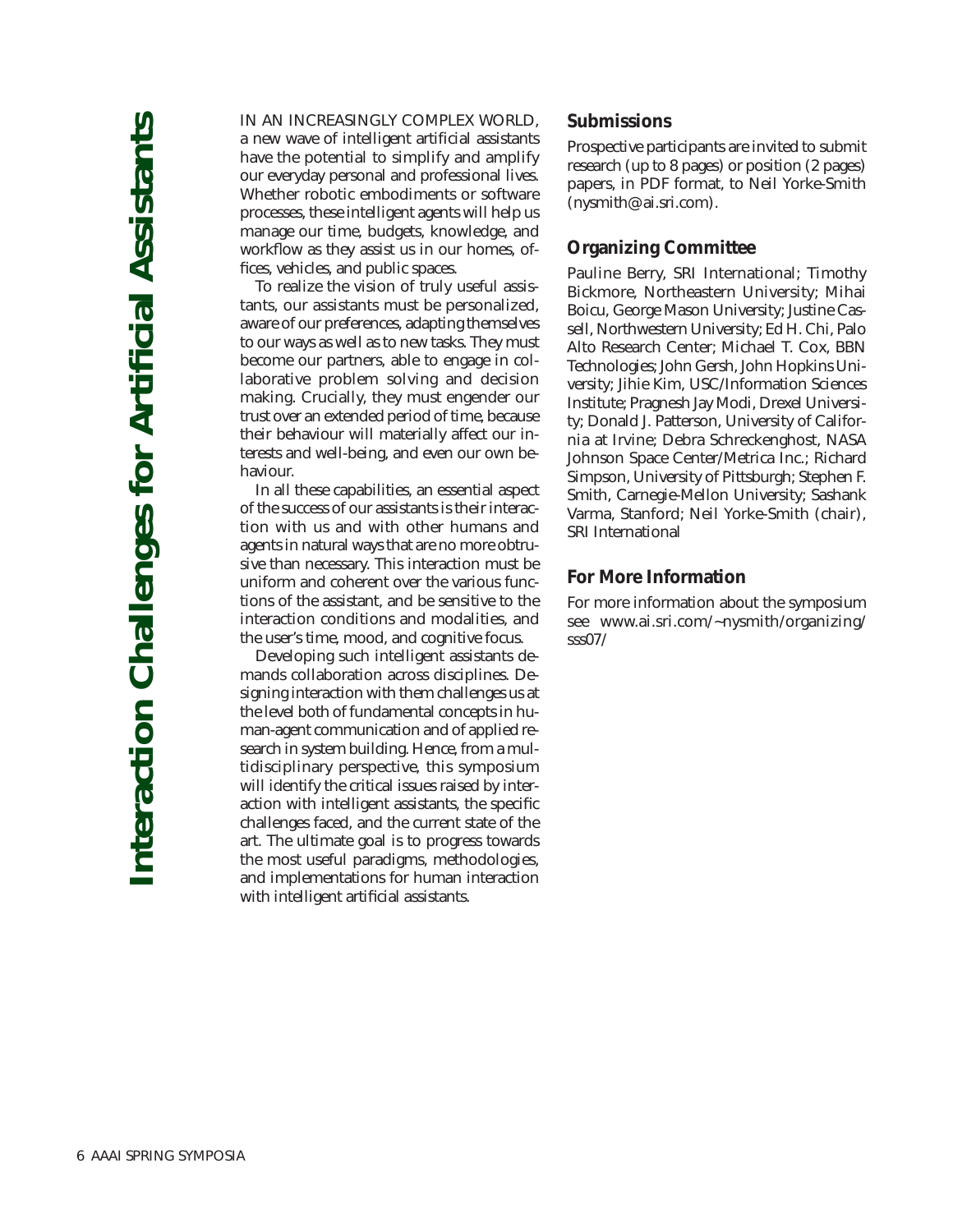# ONE OF THE MAJOR LONG-TERM GOALS

of AI is to endow computers with common sense, and one approach to this goal is to formalize commonsense reasoning using mathematical logic. This is the focus of this symposium. The challenges to creating such a formalization include the accumulation of large amounts of knowledge about our everyday world, the representation of this knowledge in suitable formal languages, the integration of different representations in a coherent way, and the development of explicit reasoning methods that use these representations. Specific topics of interest include the following:

Change, action, and causality

Ontologies, including space, time, shape, and matter

Levels of granularity of ontology and reasoning

Large commonsense knowledge bases

Axiomatizations of benchmark commonsense problems

Exploration of new commmonsense domains in a preformal way

Nonmonotonic reasoning

Formal models of probabilistic reasoning formal theories of context

Mental attitudes

Belief change, update, and revision

Cognitive robotics

Reasoning about multi-agent systems

Aspects of commonsense reasoning applicable to the Semantic Web

Applications of formal representations to applications

Other mathematical tools for capturing commonsense reasoning

The focus of the symposium is on formal representation rather than on algorithms. While mathematical logic is expected to be the primary lingua franca of the symposium, we also welcome papers using a rigorous but nonlogic-based representation of commonsense domains. Technical papers offering new results in the area are especially welcome; object-level theories as opposed to metalevel results are preferred. However, survey papers, papers studying the relationship between different approaches, and papers on methodological issues such as theory evaluation, are also encouraged.

We are pleased to be able to hold this symposium as a special event in honor of John McCarthy's 80th year. John McCarthy is, of course, the father of formal commonsense reasoning, and submissions that celebrate his immense contribution to the field are especially welcome.

# **Submissions**

Papers or extended abstracts of no more than 6 pages should be submitted as e-mail attachments to commonsense07@ucl.ac.uk (PDF format) by October 6, 2006. All submissions will be reviewed by the program committee.

#### **Symposium Cochairs**

Eyal Amir, University of Illinois; Vladimir Lifschitz, University of Texas at Austin; Rob Miller, University College London

For all enquiries please e-mail the symposium cochairs at commonsense07@ucl. ac.uk.

#### **For More Information**

For more information about the symposium see www.ucl.ac.uk/commonsense07.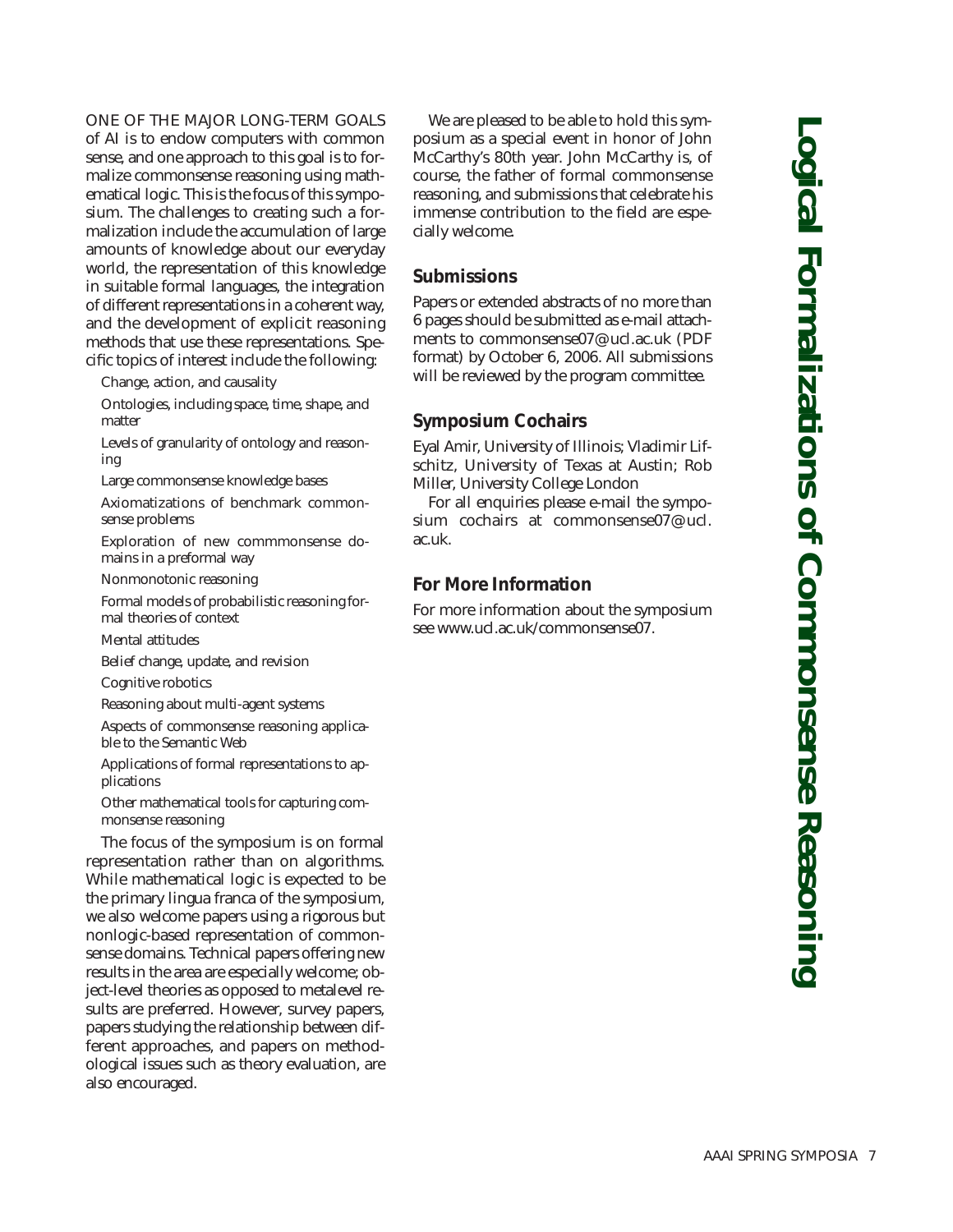#### THE TIME IS RIPE FOR THE AI COMMUNITY

to set its sights on machine reading—the automatic, unsupervised understanding of text. Over the last two decades or so, natural language processing (NLP) has developed powerful methods for low-level syntactic and semantic text processing tasks such as parsing, semantic role labeling, and text categorization. Over the same period, the fields of machine learning and probabilistic reasoning have yielded important breakthroughs as well. It is now time to investigate how to leverage these advances to understand text.

Machine reading (MR) is very different from current semantic NLP research areas such as information extraction (IE), or question answering (QA). Many NLP tasks utilize supervised learning techniques, which rely on hand-tagged training examples. For example, IE systems often utilize extraction rules learned from example extractions of each target relation. Yet MR is not limited to a small set of target relations. In fact, the relations encountered when reading arbitrary text are not known in advance! Thus, it is impractical to generate a set of hand-tagged examples of each relation of interest. In contrast with many NLP tasks, MR is inherently unsupervised.

Another important difference is that IE and QA focus on isolated "nuggets" obtained from text whereas MR is about forging and updating connections between beliefs. While MR will build on NLP techniques, it is a holistic process that synthesizes information gleaned from text with the machine's existing knowledge.

#### **Submissions**

This symposium will feature regular paper presentations, 2-3 invited presentations, a poster session, and ample time for discussion. E-mail submissions (maximum of 6 pages in AAAI format) in PDF format to sss07@cs. washington.edu.

#### **Organizing Committee**

Oren Etzioni (chair), University of Washington; Ido Dagan, Bar Ilan University; Ronen Feldman, Bar Ilan University; Noah Friedland; Chris Manning, Stanford University; Tom Mitchell, Carnegie Mellon University; Peter Norvig, Google; Dan Roth, University of Illinois

#### **For More Information**

For more information about the symposium see www.cs.washington.edu/homes/pjallen/ aaaiss07/index.htm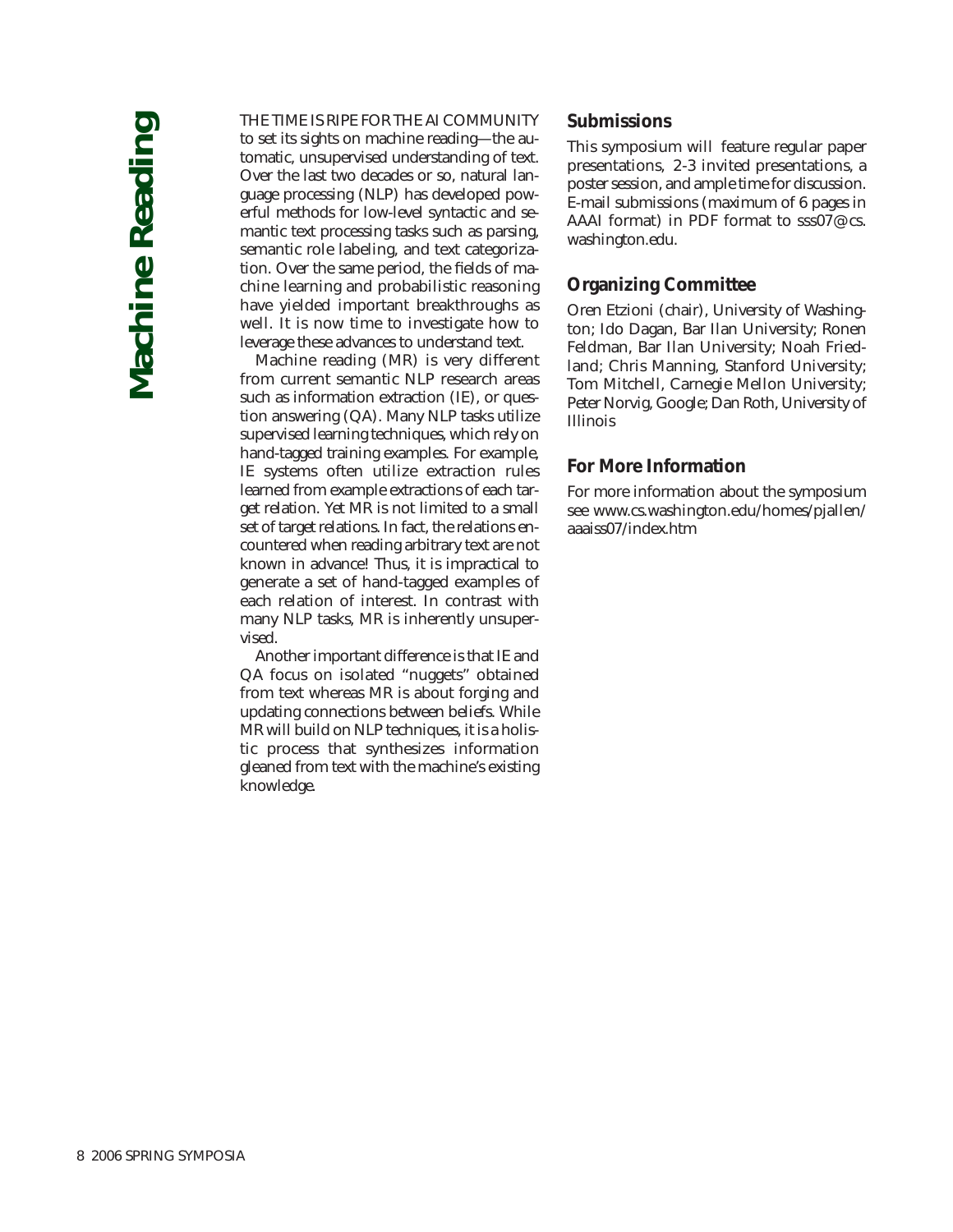HUMAN-ROBOT INTERACTION (HRI) for socially assistive applications emphasizes the centrality of social relationships to our everyday experiences. As we endow robots with interactive capabilities and integrate them into our lives, research is increasingly focused on the design of social interactions that have the potential to enhance the quality of life of a variety of populations. Such robots should use social capabilities to assist humans in physical or cognitive tasks such as rehabilitation and training exercises, therapeutic and educational play, mobility, providing information, housework, and so on.

An effective socially assistive robot must understand and interact with its environment safely, exhibit social behavior, and focus its attention and communication on users in order to help them achieve specific goals. The robot's physical embodiment, appearance, verbal and nonverbal communicative abilities, and empathy play key roles in its assistive effectiveness. The complex integration of social factors and technical design encourages problem-, task-, or issue-based engagement across multiple disciplines with an artifact rich in both social and technological significance.

Research in this field is therefore of interest to, and draws from, a range of disciplines in engineering, health sciences, psychology, social and cognitive sciences, and the arts. This collaboration requires close coordination and communication between diverse communities of practitioners at all stages of the process: inception, design, development, use, and evaluation. Working in this domain is challenging due to the differences in terminology, methodology, practices, and ethical considerations inherent in multidisciplinary collaboration.

# **Objectives**

To showcase current socially assistive robotics projects

To bring together researchers from multiple fields to foster interdisciplinary, as well as intra-disciplinary, discussion about collaboration

To discuss experimental design for socially assistive human-robot interaction

To explore factors relevant to the acceptance of assistive robots by a community of users (especially those with special needs)

To consider how different research questions, analytical frameworks, and methods can be applied to building assistive robots that interact socially with humans

#### **Submissions**

Prospective participants should submit an extended abstract (up to three pages) describing recent work. Authors should specify whether expansion to a full paper (up to eight pages) is possible and/or desired; authors of selected papers will be invited to expand and present at the Symposium, and authors of abstracts will be invited to attend and participate in alternative programming (for example, panels). All submissions are due in PDF format to Adriana Tapus at tapus@usc.edu by the AAAI submission deadline. Submissions will be judged on technical merit and on potential to provoke active discussions. The output of the Symposium will be organized into a AAAI technical report.

# **Organizing Committee**

Adriana Tapus (cochair), University of Southern California; Marek Michalowski (cochair), Carnegie Mellon University; Selma Sabanovic (cochair), Rensselaer Polytechnic Institute; Cynthia Breazeal, Massachusetts Institute of Technology; Kerstin Dautenhahn, University of Hertfordshire; Carl DiSalvo, Carnegie Mellon University; Maja Mataric`, University of Southern California; Francois Michaud, University of Sherbrooke; Illah Nourbakhsh, Carnegie Mellon University; Reid Simmons, Carnegie Mellon University

# **For More Information**

For more information about the symposium see www-robotics.usc.edu/~tapus/AAAISpringSymposium2007/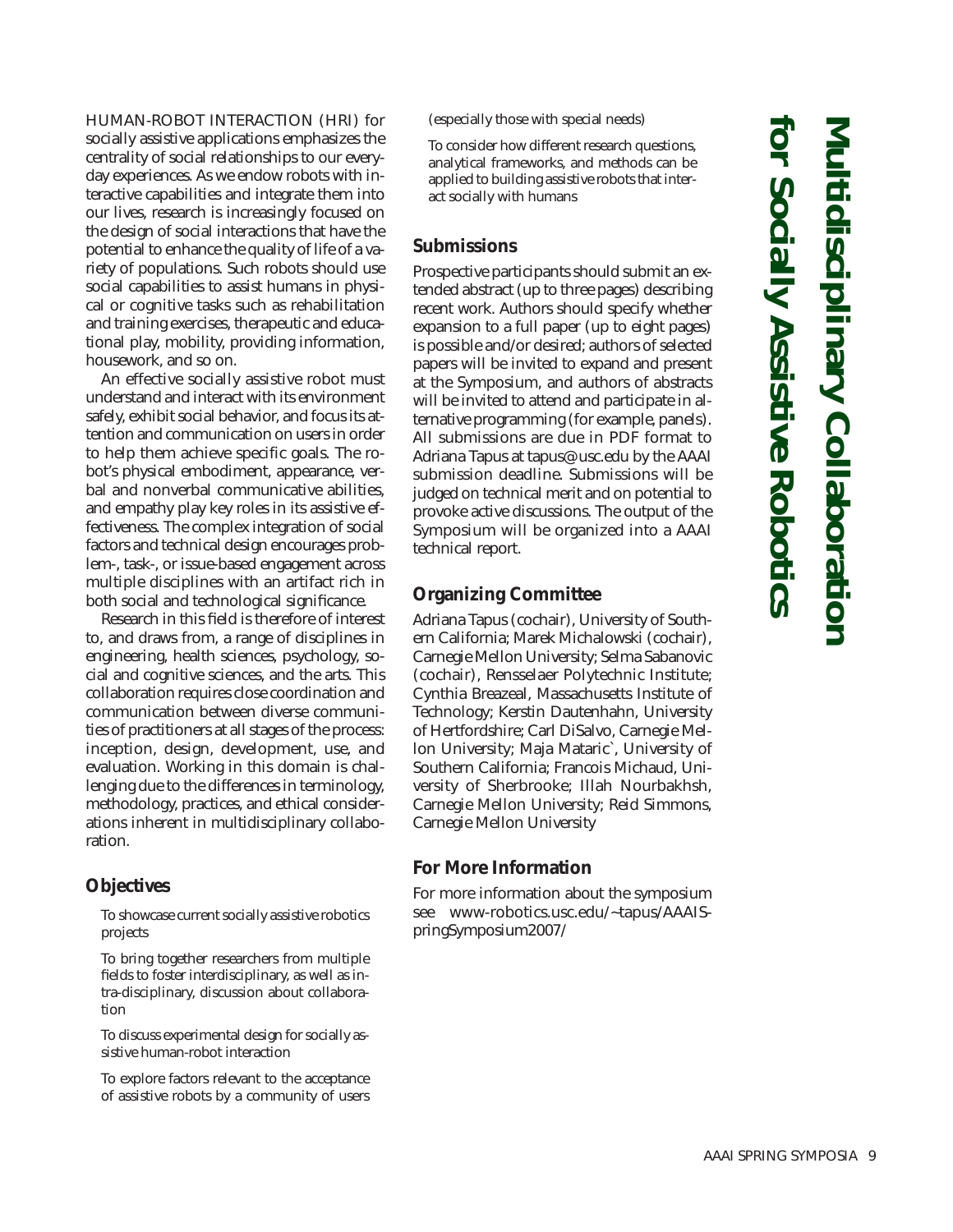#### THE ORGANIZERS OF THIS SYMPOSIUM

are interested in combining the theory of quantum mechanics and AI. Quantum mechanics (QM) is emerging from physics into nonquantum domains such as human language, cognition, information retrieval, biology, political science, organizations, and AI. The QM model has already been applied to the social interaction; for example, quantum game theory.

This symposium will bring together researchers interested in: (1) application of QM inspired methods to address or to more efficiently solve AI problems in non-quantum domains; (2) application of AI to quantum domains, such as implementation of AI techniques on a quantum computer; or (3) use of QM with AI to address previously unsolved problems in other fields.

The organizers are also interested in whether a QM approach to AI can be supported by field results in a specific content area; for example, nonmonotonic reasoning (NMR), or organizational decision-making.

The connection to AI should be clearly specified. Papers that address some or all of the following QM topics and its application to AI and information technology are desired:

Hilbert spaces

Qubits (the superposition of "off" and "on" states)

Superposition and interference (constructive and destructive)

Entanglement

Quantum collapse (measuring an observable of a system collapses the qubit into an eigenstate; see also, measurement paradox)

Measurement properties (observables or eigenstates)

Measurement paradox (measuring one aspect of a bistable object determines the other, but losing significant information in the process)

Bistability or dual phenomena (multiple energy states; action-observation couples; multiple cultures; multiple word definitions-usages;).

Quantum agents; quantum multi-agent systems; quantum robots.

Papers should also address one or more content areas and its relevance to AI, or how QM merged with AI may be used to solve a specific problem area:

Language

Cognition and brain (for example, attention, pauses, or NMR)

Information retrieval and processing

Biology (for example, neural or mental processing)

Political, psychological or social science

Illusions (visual, auditory or other perceptual phenomena)

Entertainment (for example, the phenomenon of entraining human observers)

Social interaction

Organizations (for example, mergers; culture)

Other (specify)

#### **Organizers**

Peter Bruza, Queensland University of Technology, Australia (p.bruza@qut.edu.au); William Lawless, Paine College, (lawlessw@mail.paine.edu); C.J. van Rijsbergen, University of Glasgow (keith@dcs.gla.ac.uk)

#### **For More Information**

For more information about the symposium see ir.dcs.gla.ac.uk/qi2007/.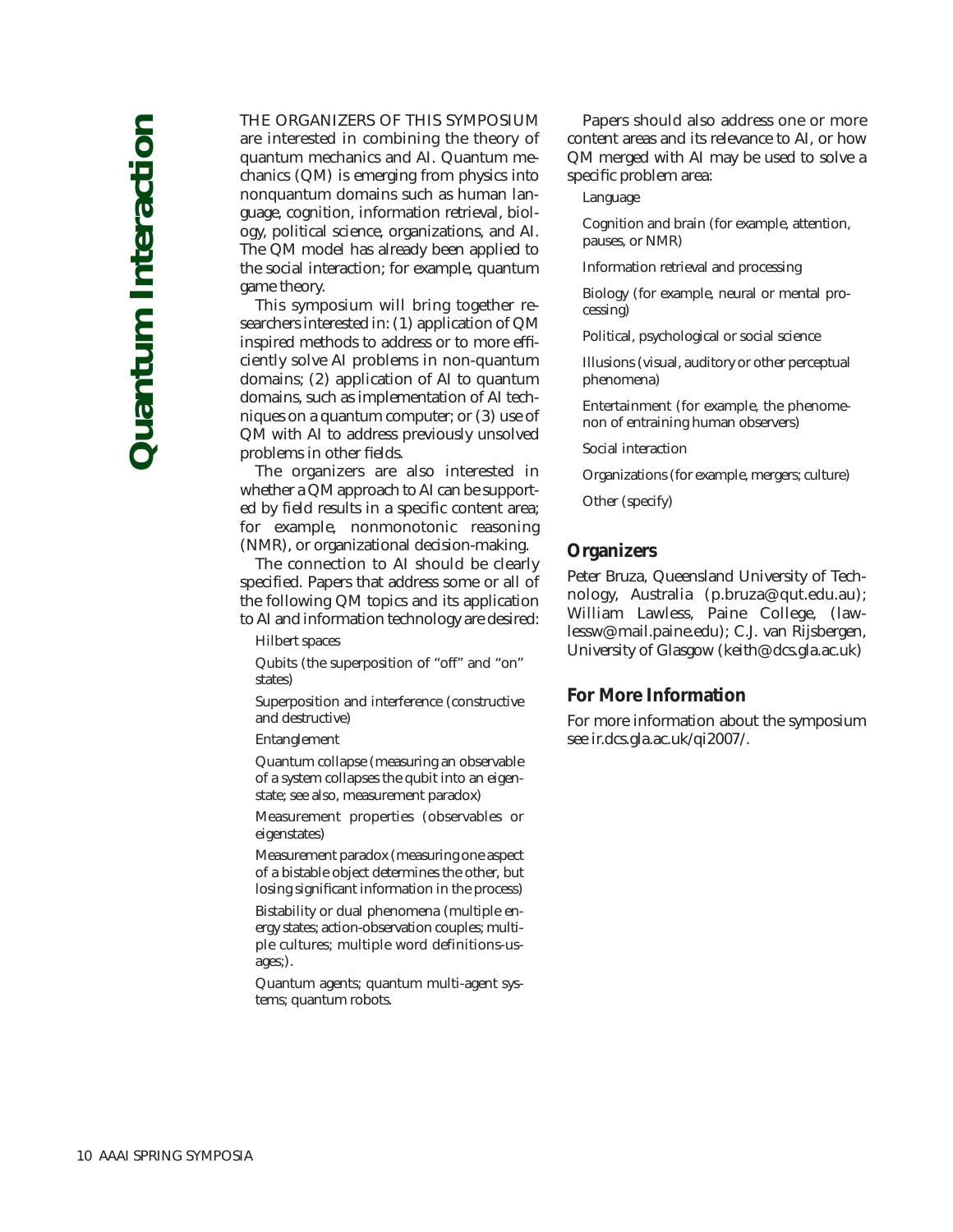# MANY UNDERGRADUATE EDUCATORS

have embraced autonomous robots over the past decade. In tandem, the number and popularity of robot-themed exhibitions and competitions has surged. These venues spark interest in AI, motivate class or research projects, and invite students into communities that extend beyond the walls of their particular institution. Yet obstacles to participation can be substantial: they include robots' timeand-money costs, curricular constraints, and the competitiveness underlying some robotic venues. This symposium will explore the undergraduate educational space involving autonomous robots, with an eye toward optimizing robots' and robot venues' effectiveness under these and other very real constraints.

The major goal of the symposium is to bring together hardware, software, and curriculum designers, interested educators, and robot contest or exhibition organizers. We will investigate how educators can leverage autonomous robots and robot-themed venues as educational experiences for their students, particularly in an undergraduate setting. Participant presentations, panels, exhibitions, and break-out sessions will form the core of the symposium. Attendees will also participate in a short, hands-on robot contest and exhibition. All of these program elements will build upon a core set of questions:

What makes robot competitions and exhibitions inviting, worthwhile, and feasible for newcomers; what features will keep teams and schools returning?

How can educators maximize the motivation and impact of robots and robot venues for their students while minimizing time-and-money costs?

How might emerging hardware and software resources lower the barriers to robot use and robot-themed community building?

What curricular strategies enable student participation at robot venues or support robotic research projects, while remaining realistic and workable?

# **Submissions**

People interested in presenting are invited to submit a technical paper (2-6 pages, PDF, in AAAI format). Other participants are encouraged to submit a poster abstract, a statement of interest, or a description of an in-progress robotic system, venue, or educational strategy they would like to discuss. Submissions should be sent to dodds@cs.hmc.edu. By targeting and expanding upon the symposium's core themes, we seek a program that will be both inclusive and focused. Feel free to contact the organizing committee with other concerns or questions..

# **Organizing Committee**

Doug Blank, Bryn Mawr College; Zachary Dodds, Harvey Mudd College; Paul Rybski, Carnegie Mellon University; Jerry Weinberg, Southern Illinois University Edwardsville; Holly Yanco, University of Massachusetts Lowell.

# **For More Information**

For more information about the symposium see www.cs. hmc.edu/roboteducation.